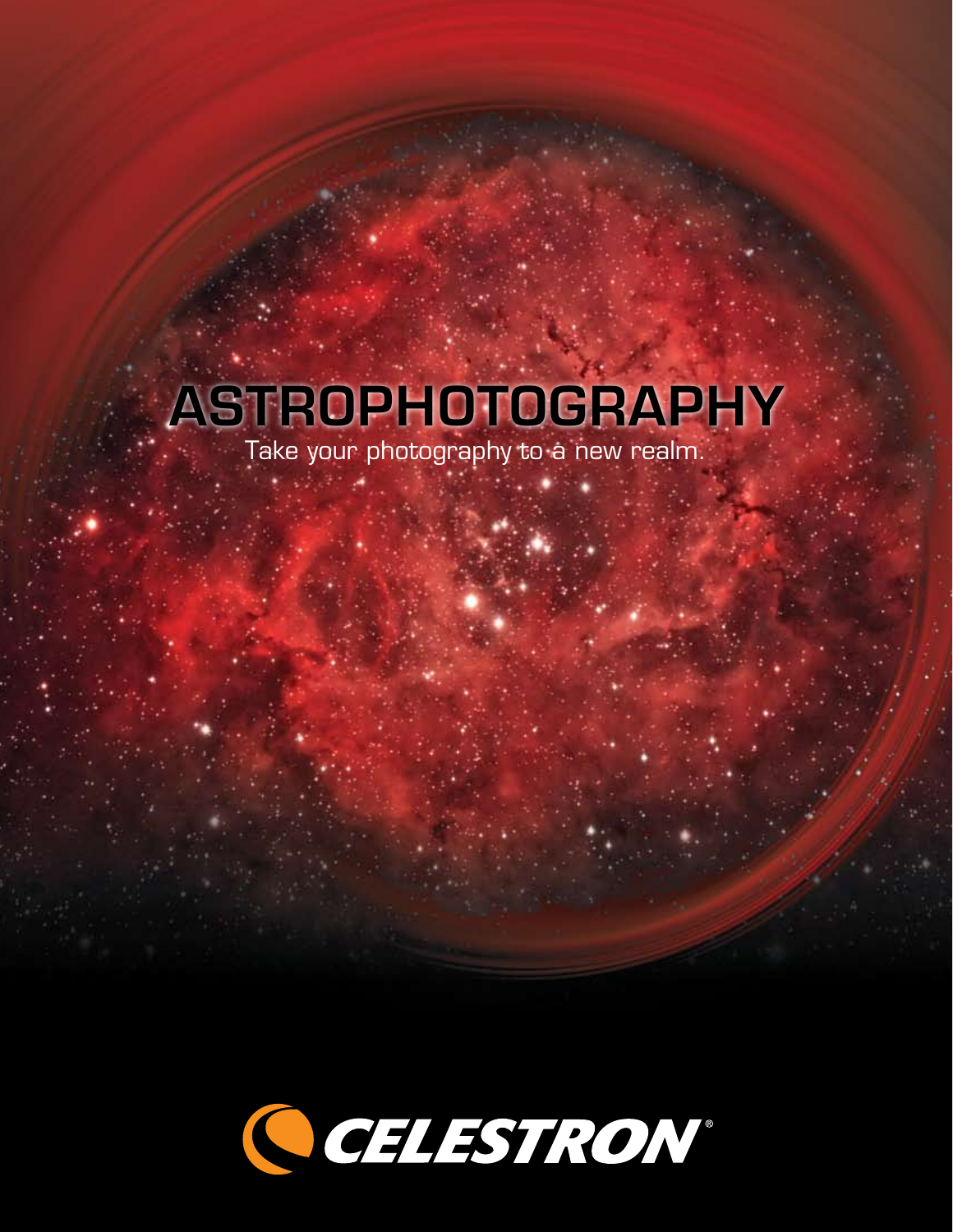# Welcome To The Celestron Universe



*Orion and The Running Man Nebula by Alvaro Vaquero*

This publication is designed to reveal the exciting world of astrophotography to anyone who may be interested in imaging the night sky. Astrophotography combines the magnifying and light gathering capabilities of a telescope with the camera's ability to record that light into an image. In the following pages, we will introduce you to various techniques for capturing images of celestial objects. From the easy and inexpensive to the precision long exposure imaging that requires more advanced equipment. We hope the information presented in this booklet will have you as intrigued with this fascinating hobby as many of us are, here at Celestron.



*Rosette Nebula (cover) & Equipment by John Buonomo*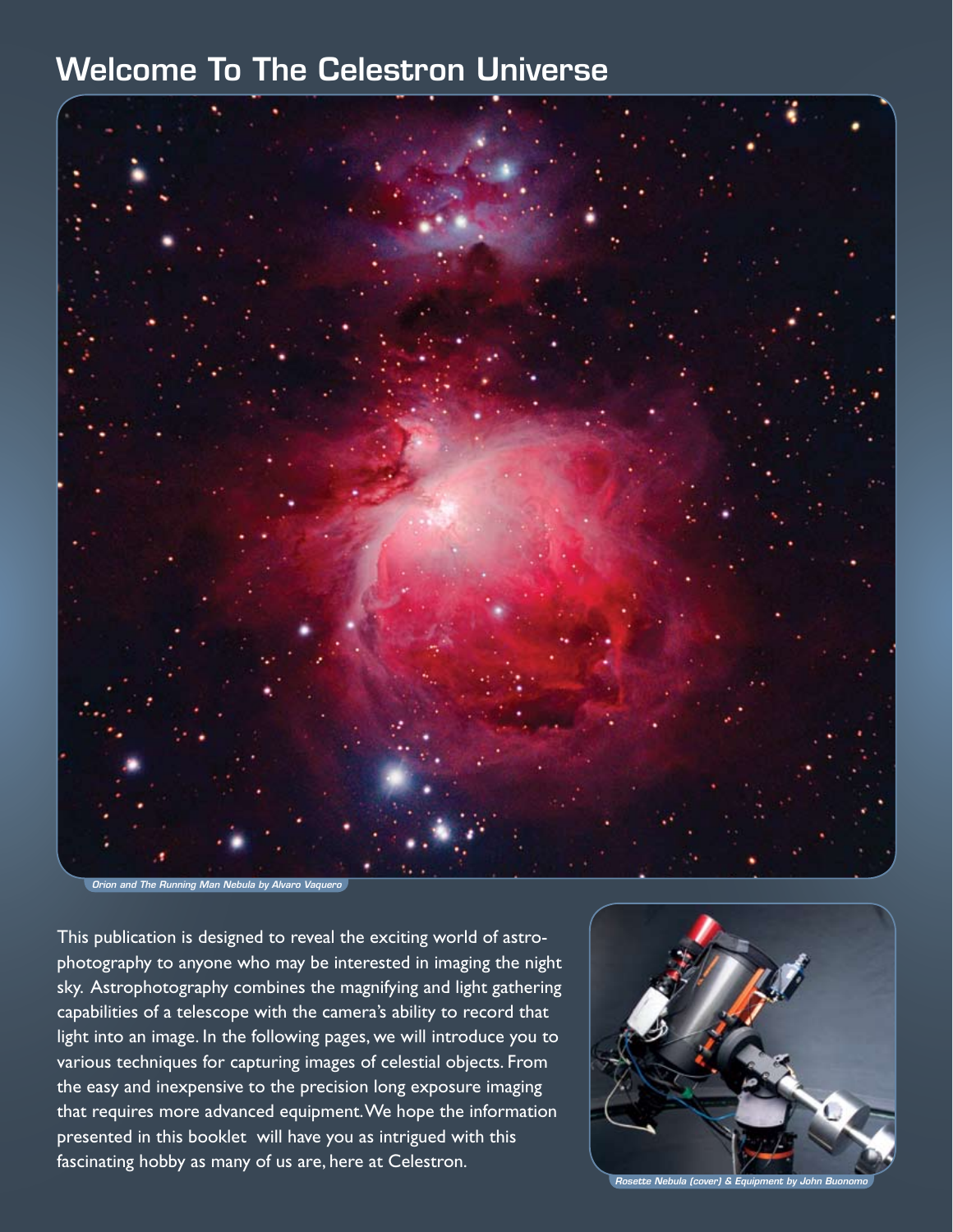

#### **Digiscoping**

Attach your compact digital camera to your spotting scope or telescope to capture incredible images. Our universal digital camera adapter creates a steady platform for a compact digital camera to take images through the eyepiece of your spotting scope or telescope, effectively creating a telephoto lens for your camera. Take incredible shots of the moon or dramatic photos hundreds of yards away from the subject matter.

Essential Equipment: Compact Digital Camera, Universal Camera Adapter, Tripod and a Spotting Scope or Telescope.

Optional Equipment: Additional Eyepieces to vary magnification.



*Full Moon by Kevin Kawai*



*Birding by Kevin Kawai*



## Web Cam Imaging

A web cam is connected to your telescope's prime focus. Once the cam is attached to your telescope and the included software is installed on your computer, it is possible to image a multitude of objects in the night sky. This is done by capturing streaming video with the web cam and then the software converts the video into individual frames. Once the frames are converted the software then compiles the best frames into one final image.

Essential Equipment: Tracking Telescope, Laptop Computer, and NexImage® Web Cam Kit.

Optional Equipment: Reducer Lens for wider field of view, Barlow Lens for increased magnification.





*Mars by Jason Fournier*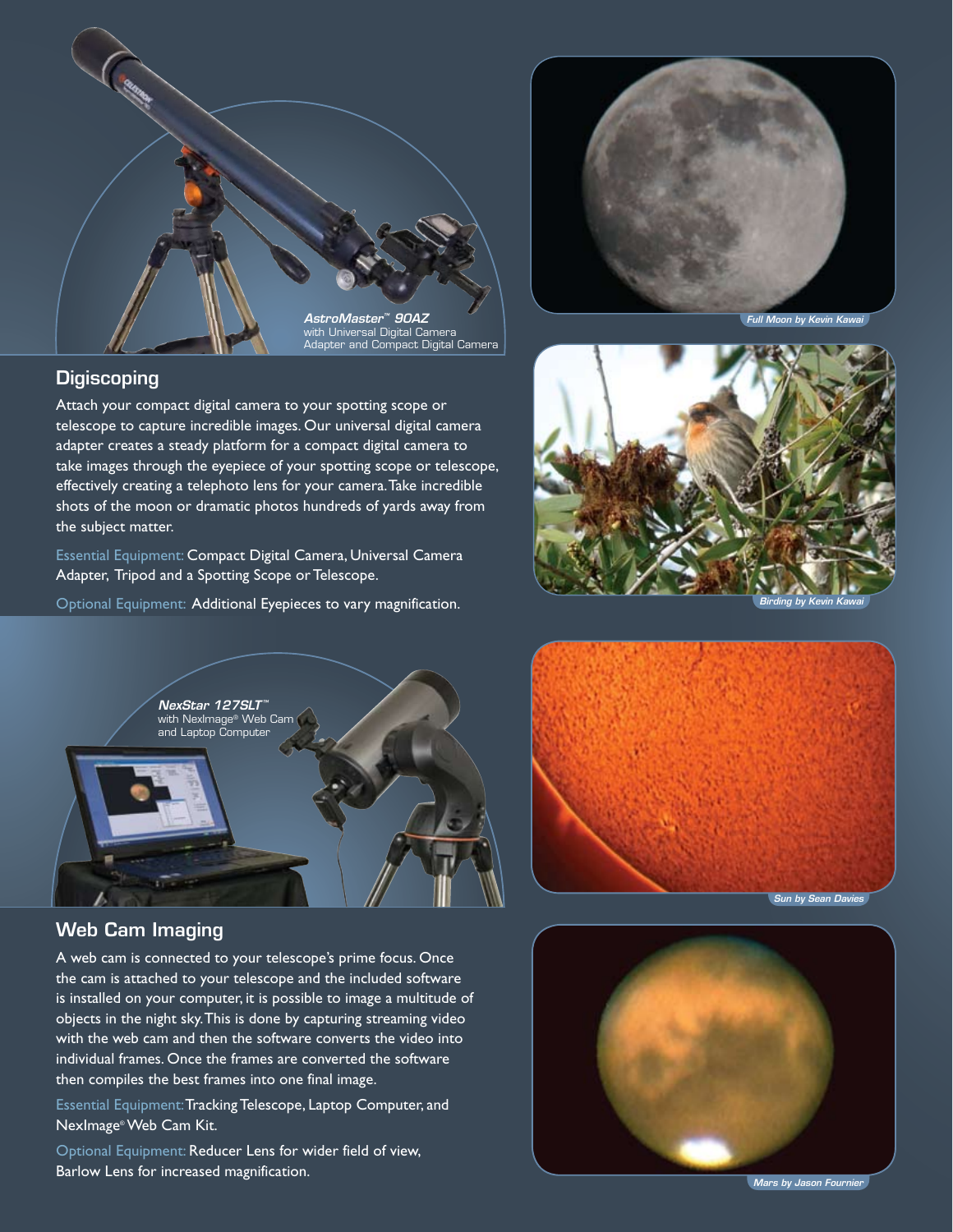

*Milky Way (Galactic Center) by Efrain Sanchez*



## Piggyback Camera Setup on a Computerized Telescope

An easy way to take advantage of your SLR or DSLR camera. With this setup your camera mounts on top of the rear cell of the telescope. Once the camera is mounted to your scope it's time to align your computerized telescope and then select an object. Once an object is located, start experimenting with different lenses and exposure times. This setup is also great for taking wide field images of meteor showers or the Milky Way. If you want to take longer exposures you will need a wedge to avoid field rotation.

Essential Equipment: Computerized Telescope, SLR or DSLR Camera and Lens, Piggyback Mount Accessory.

Optional Equipment: Vibration Suppression Pads, Remote Shutter Release, Wedge Accessory.



This setup requires mounting a CCD camera and lens assembly where the secondary mirror of a Schmidt-Cassegrain telescope is located. The key advantage of this configuration is the fast exposure time. At the f/2 focal ratio, exposure times are 25 times faster than at f/10 and require only 20-30 seconds to capture many deep sky objects.



Because the exposure time is so low there is no need for guiding or polar alignment. A word of warning, not all Schmidt-Cassegrain telescopes are Fastar or Hyperstar compatible. There are after market conversion kits available for many models.

Essential Equipment: Compatible Schmidt-Cessegrain or EdgeHD™ Telescope (conversion kits are available for many models), F/2 Lens Assembly (Starizona.com), CCD Camera, Image Processing Software (may or may not be bundled with CCD camera), Laptop Computer.

Optional Equipment: Vibration Suppression Pads.



*Orion Nebula by Kevin Kawai*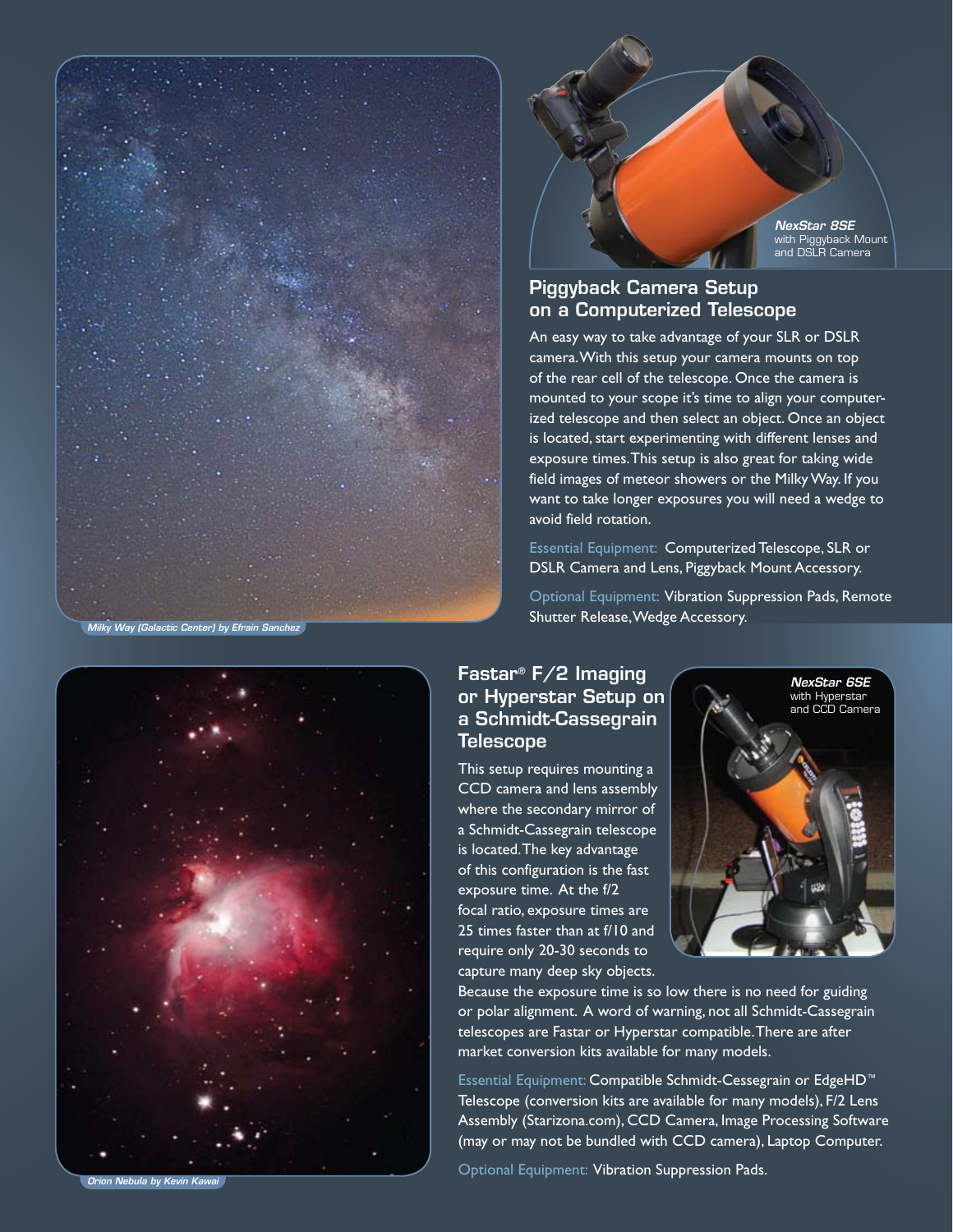

#### *Whirlpool Galaxy by Frederic Caron*

#### Prime Focus with DSLR Camera Setup on a Computerized Telescope

Here is where your telescope becomes the lens for your camera. Remove the eyepiece and diagonal from the rear cell of the telescope and attach the appropriate T-ring and T-ring adapter for your camera. Guiding and precision alignment become more important with this setup as exposure times become longer. A wedge accessory may be necessary for altazimuth mounts to track accurately through certain portions of the sky.

Essential Equipment: Computerized Telescope, Stable Mount and Tripod, DSLR Camera, T-ring and T-adapter.

Optional Equipment: Wedge Accessory, Vibration Suppression Pads, Remote Shutter Release.

*CPC 925 GPS*  with DSLR Camera and Wedge Accessory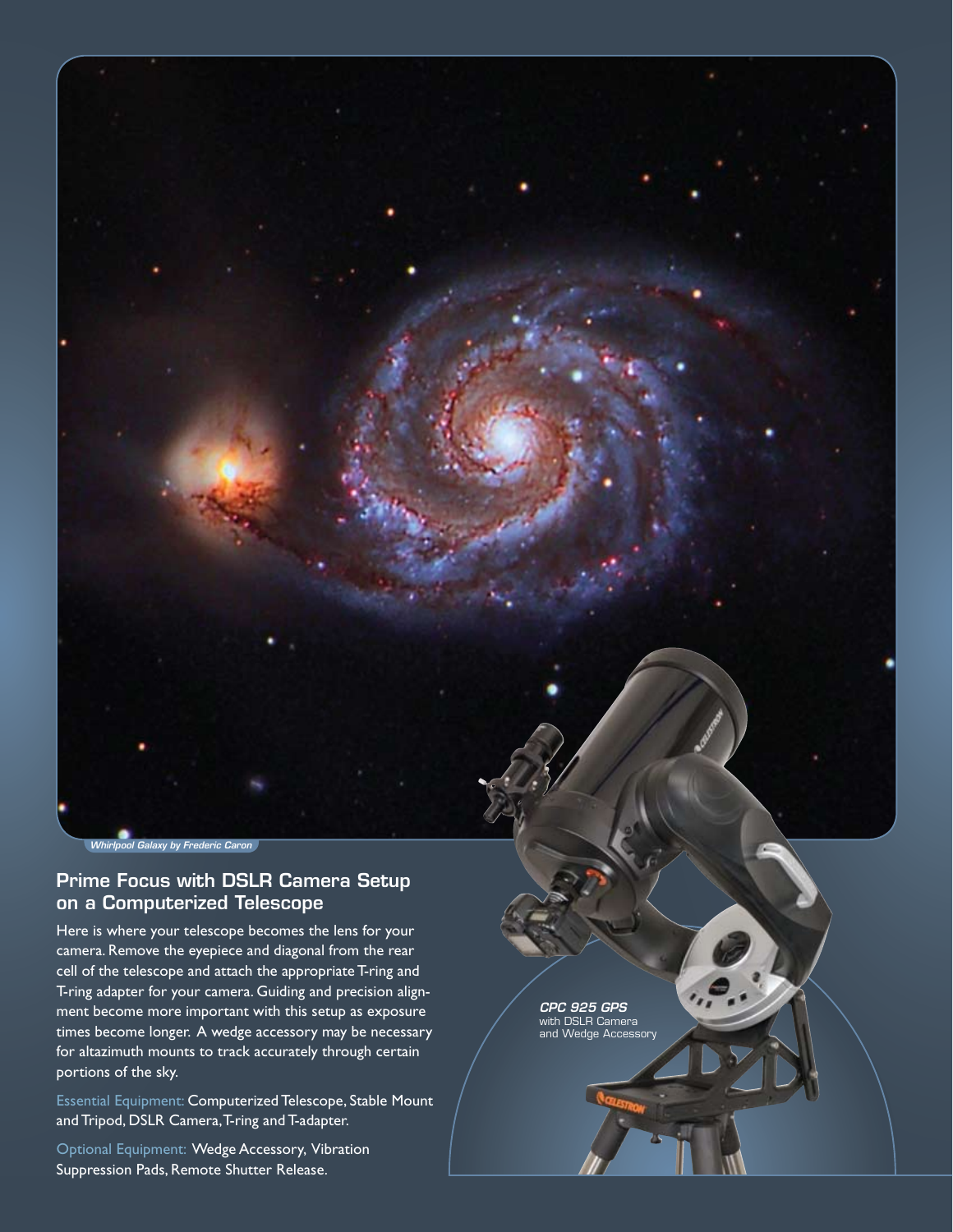*Bubble Nebula by Marc Jousset*

#### High End Imaging Setups on a German Equatorial Mount

The German equatorial mount allows better tracking accuracy for much longer exposure times through a greater portion of the sky than the altazimuth mount. As exposure times get longer it usually becomes necessary to have the mount guide on a star to ensure tracking accuracy while imaging. Guiding can be accomplished either manually with an off-axis guider (94176) and crosshair eyepiece (94171), or automatically with the use of an additional guiding camera, and commonly, a guidescope mounted on top of the telescope. Users of this type of mount will often invest in a top of the line CCD camera which will be mounted to the prime focus of the telescope to capture images. Some may also piggyback a small refractor style telescope to image with a CCD or DSLR camera. The payload capacity of the German equatorial mount allows for a number of different setups to be used.

Essential Equipment: Computerized German Equatorial Telescope with precision tracking ability, High End CCD Camera, DSLR Camera, T-ring and T-adapter.

Optional Equipment: Vibration Suppression Pads, Reducer Lens (94175) for wide field of view, Radial Guider, Microguide Eyepiece.

*CGE™ Pro 1400 HD*  with EdgeHD*™* Optics and igh End CCD Camera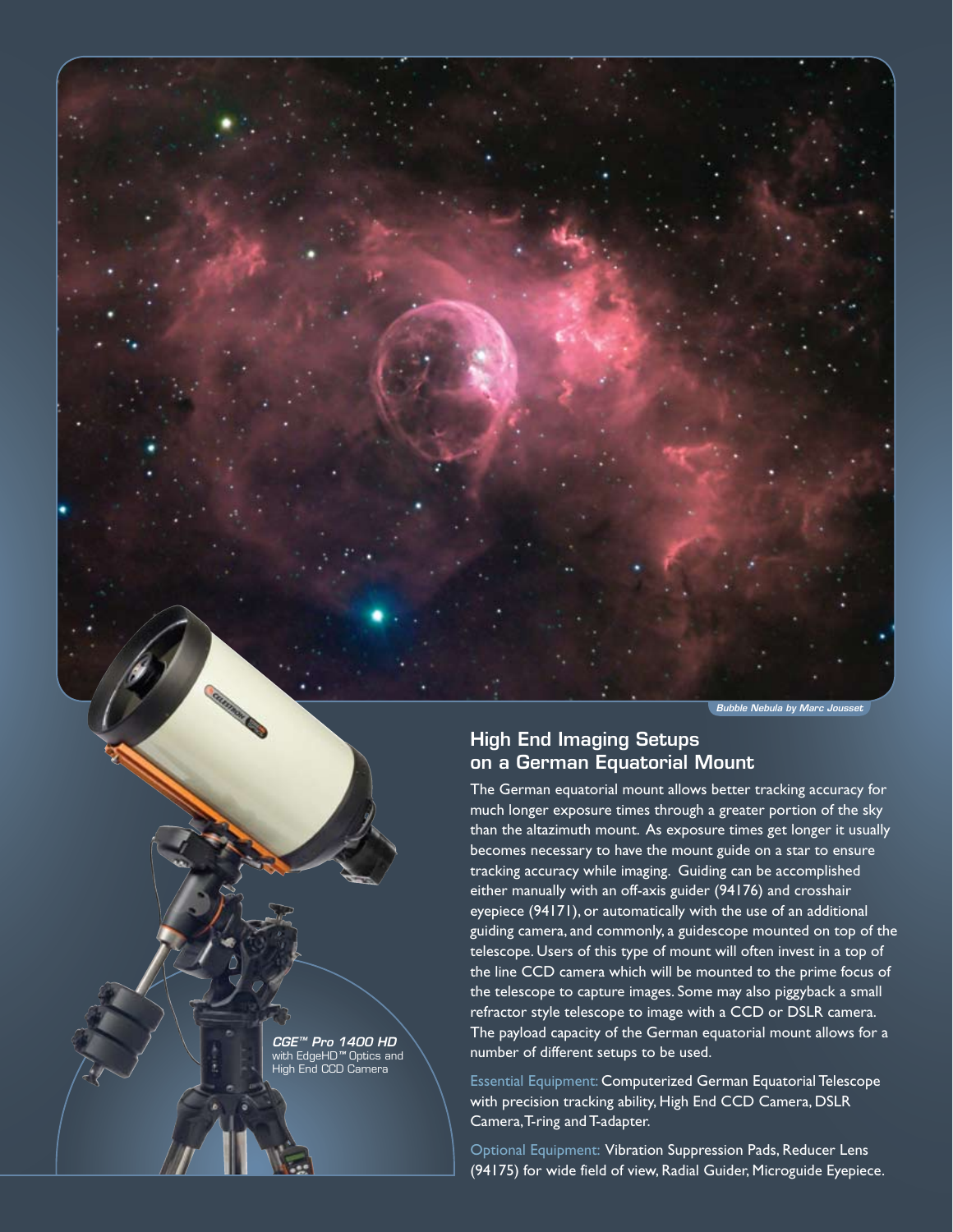